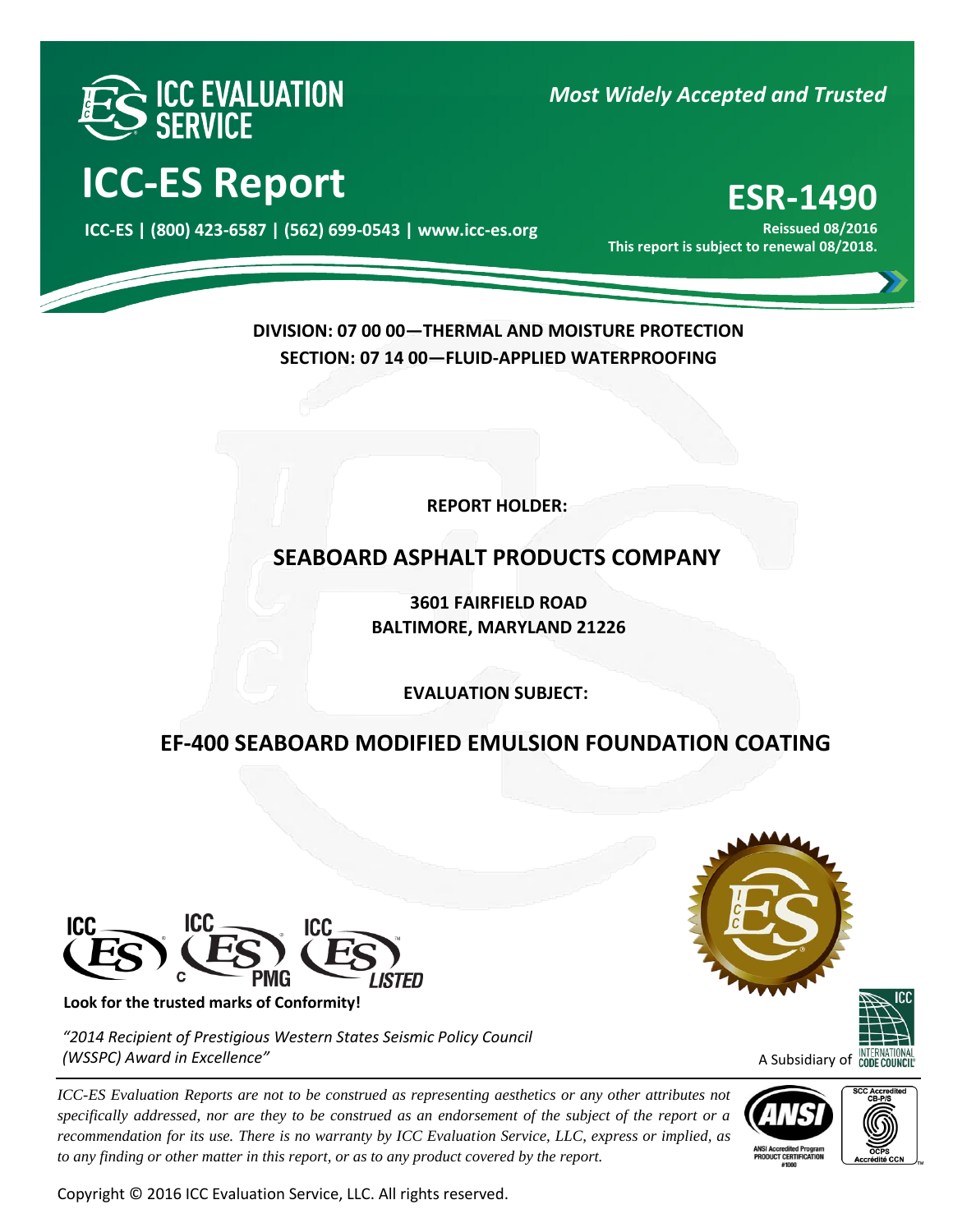

### **ICC-ES Evaluation Report ESR-1490**

**Most Widely Accepted and Trusted** 

*Reissued August 2016*

*This report is subject to renewal August 2018.*

**[www.icc-es.org](http://www.icc-es.org/) | (800) 423-6587 | (562) 699-0543** *A Subsidiary of the International Code Council ®*

**DIVISION: 07 00 00—THERMAL AND MOISTURE PROTECTION Section: 07 14 00—Fluid-Applied Waterproofing**

**REPORT HOLDER:**

**SEABOARD ASPHALT PRODUCTS COMPANY 3601 FAIRFIELD ROAD BALTIMORE, MARYLAND 21226 (410) 355-0330 [www.seaboardasphalt.com](http://www.seaboardasphalt.com/) [sales@seaboardasphalt.com](mailto:sales@seaboardasphalt.com)**

### **EVALUATION SUBJECT:**

**EF-400 SEABOARD MODIFIED EMULSION FOUNDATION COATING**

#### **1.0 EVALUATION SCOPE**

#### **Compliance with the following codes:**

- 2012, 2009 and 2006 *International Building Code*<sup>®</sup> (IBC)
- 2012, 2009 and 2006 *International Residential Code*<sup>®</sup> (IRC)

#### **Property evaluated:**

Foundation waterproofing

#### **2.0 USES**

EF-400 Seaboard Modified Emulsion Foundation Coating is a spray- or fluid-applied waterproofing membrane applied to the exterior of foundation walls of concrete masonry units or cast-in-place concrete construction.

### **3.0 DESCRIPTION**

EF-400 Seaboard Modified Emulsion Foundation Coating is a latex-modified asphalt coating. The membrane has a resistance to hydrostatic pressure of 7.0 psi (48 kPa) when tested over a  $\frac{1}{16}$ -inch-wide (1.6 mm) crack in accordance with ASTM C1306. The coating is supplied in 1-gallon (3.8 L) cans, 5-gallon (18.9 L) pails, 55-gallon (208 L) drums, and 275-gallon (1041 L) totes and bulk containers, and has a six-month shelf life. Manufacturer's recommended storage temperature ranges between 70°F and 140°F (21°C and 60°C).

#### **4.0 INSTALLATION**

EF-400 Seaboard Modified Emulsion Foundation Coating must comply with this report and the manufacturer's published installation instructions. The manufacturer's published installation instructions must be available at the jobsite at all times during installation.

EF-400 Seaboard Modified Emulsion Foundation Coating is brush-, roller- or spray-applied in two coats to the exterior vertical surfaces of below-grade foundation walls of either cast-in-place concrete or concrete masonry unit construction.

The air temperature for application must be a minimum of 40°F (4.4°C) (there is no maximum temperature limit). The coating shall be applied in two equal coats to a minimum total wet film thickness of 95 mils (0.095 inch) (2.41mm), which cures to a minimum total dry film thickness of 40 mils (0.040 inch) (1.02 mm). The coating shall be allowed to cure for a period of 4 to 24 hours, depending on ambient temperature, before any backfill is placed against the wall.

The surface to which the coating is applied must be structurally sound, clean, and dry, and free of dust, mud, loose mortar, sand, soil, frost or other loose materials. Additionally, there must be no fins, metal projections or any substance that will prevent bonding of the coating membranes to the surface. Voids in concrete, tie holes and honeycombed areas in the foundation wall must be filled with nonshrinking grout or an asphalt-based mastic. Where nonshrinking grout is used for filling voids, the grout must be allowed to cure before the membrane is applied. Concrete and parged masonry surfaces must be cured and dry prior to application of the liquid waterproofing membrane.

Protection boards shall be provided to protect the waterproofing when backfill contains angular stone or other sharp objects.

### **5.0 CONDITIONS OF USE**

The EF-400 Seaboard Modified Emulsion Foundation Coatings described in this report comply with, or are suitable alternatives to what is specified in, those codes listed in Section 1.0 of this report, subject to the following conditions:

- **5.1** Installation shall comply with this report, the manufacturer's published installation instructions and the applicable code. If there is a conflict between the installation instructions and this report, this report shall govern.
- **5.2** The coatings are limited to applications on the exterior vertical surfaces of below-grade foundation walls.
- **5.3** Joints and penetrations of the walls to which the coatings are to be applied must be made watertight in accordance with the requirements of the applicable code.

*ICC-ES Evaluation Reports are not to be construed as representing aesthetics or any other attributes not specifically addressed, nor are they to be construed as an endorsement of the subject of the report or a recommendation for its use. There is no warranty by ICC Evaluation Service, LLC, express or implied, as to any finding or other matter in this report, or as to any product covered by the report.*